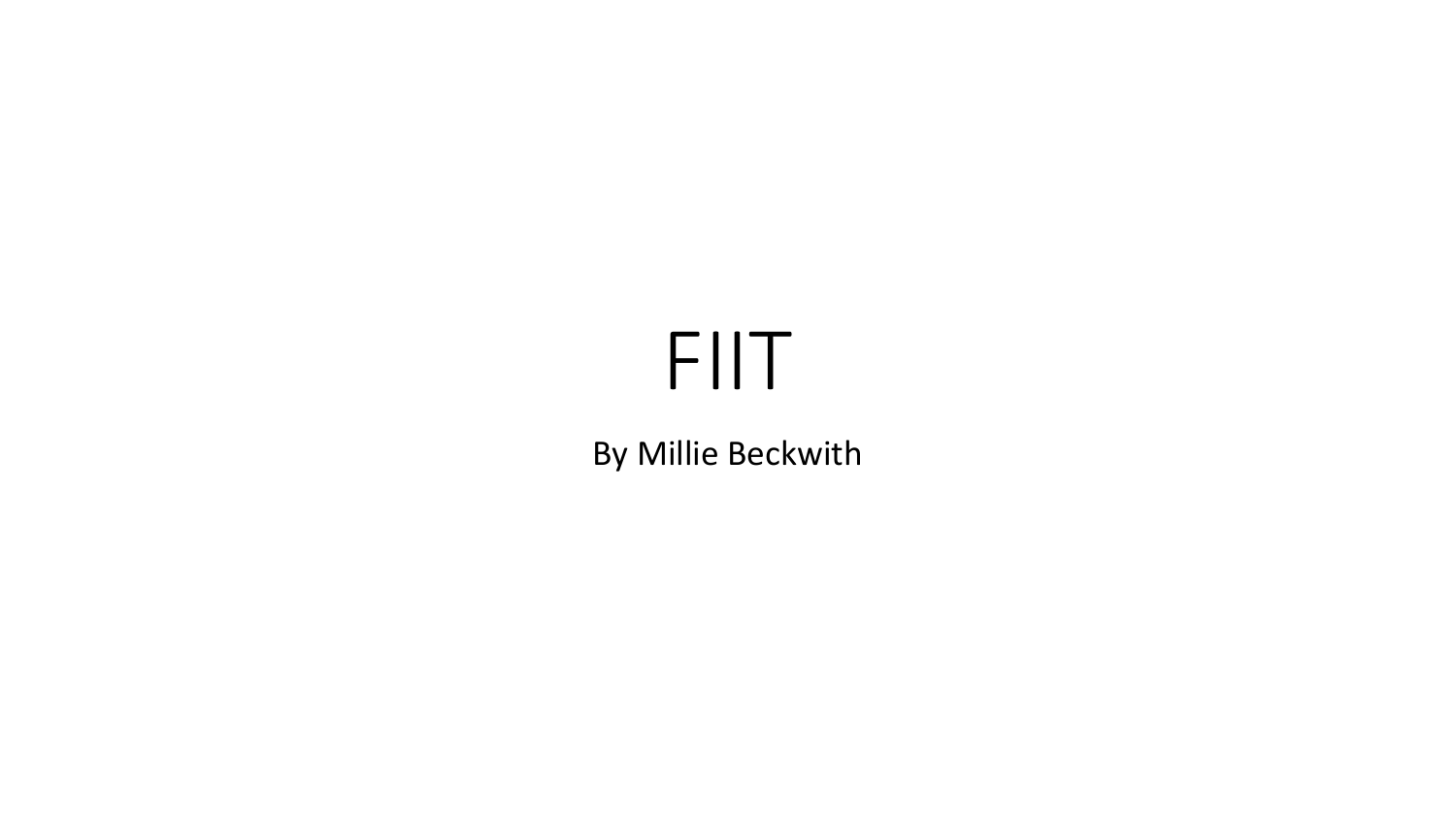# What is FIIT?

- FIIT is used to optimise training.
- There are four components of FIIT these are Frequency, intensity, time and type.
- FIIT is the component parts of the principle of training overload.
- All 4 can be manipulated to maximise training.
- Most athletes use FIIT to help with overload, this helps them improve their performance which allows them to perform to a good standard which increases their chance of winning or being successful.

# F.I.T.T. PRINCIPLE

FREQUENCY | INTENSITY | TYPE | TIME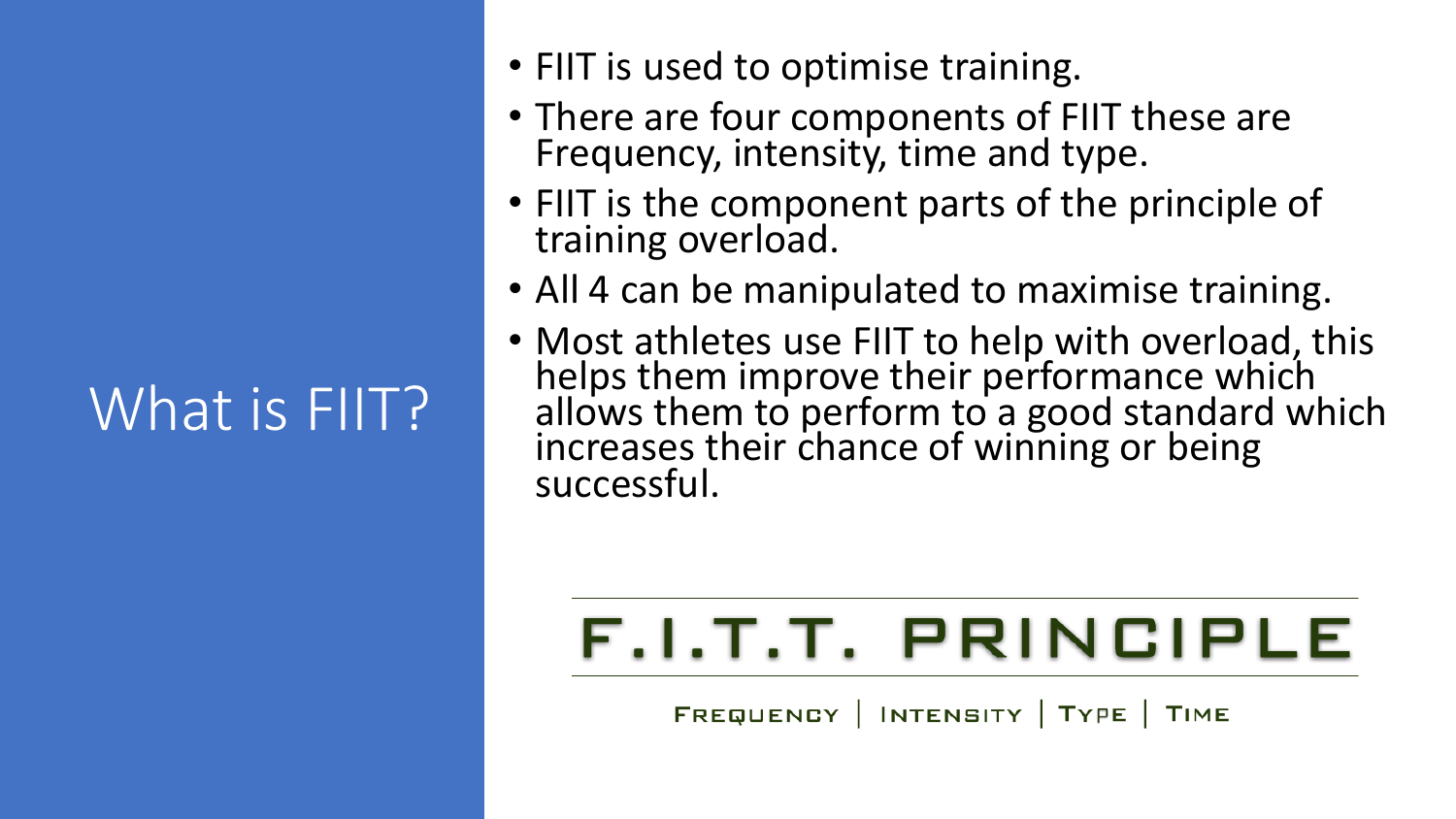#### Frequency

- Frequency is how many sessions per week are performed.
- By increasing how many sessions of training you do in a week ( or in a day) will contribute to overload.
- For example an athlete may train 4 times a week with 2 rest days and 1 match day.
- However, you could use frequency to help contribute to overload and train 5 times a week with only one rest day and 1 match day.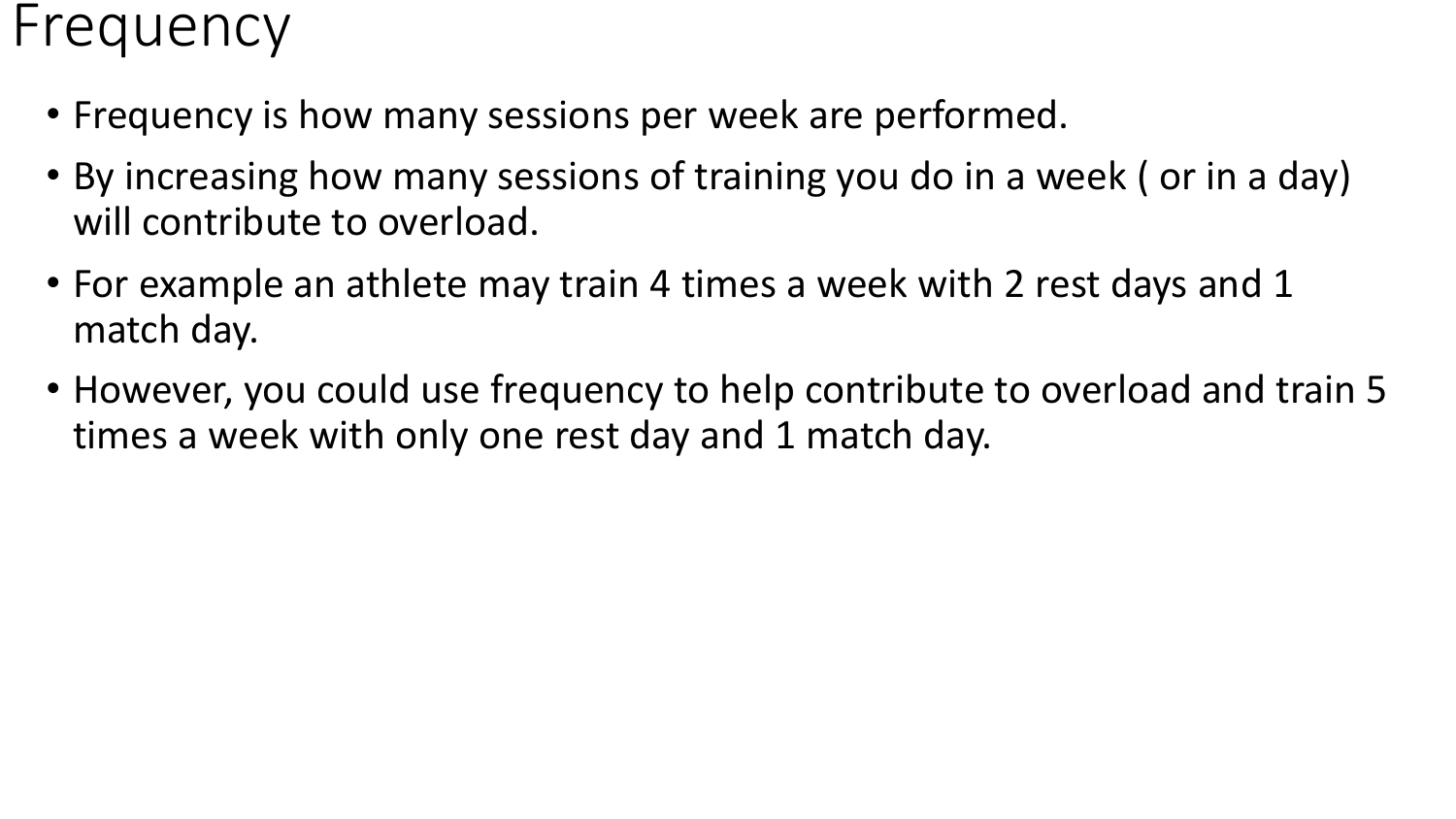#### Intensity

- Intensity is how hard the sessions are.
- To contribute to overload over the training sessions you could increase the intensity to achieve the overload principle.
- Intensity can be used in many different ways.
- It can be used on how long an athlete does a certain exercise for.
- How many reps they do
- How heavy the weight they are lifting etc .
- For example an athlete could be doing bicep curls with a 10kg weight and then the next week they could increase the intensity to doing bicep curls with a 12kg weight.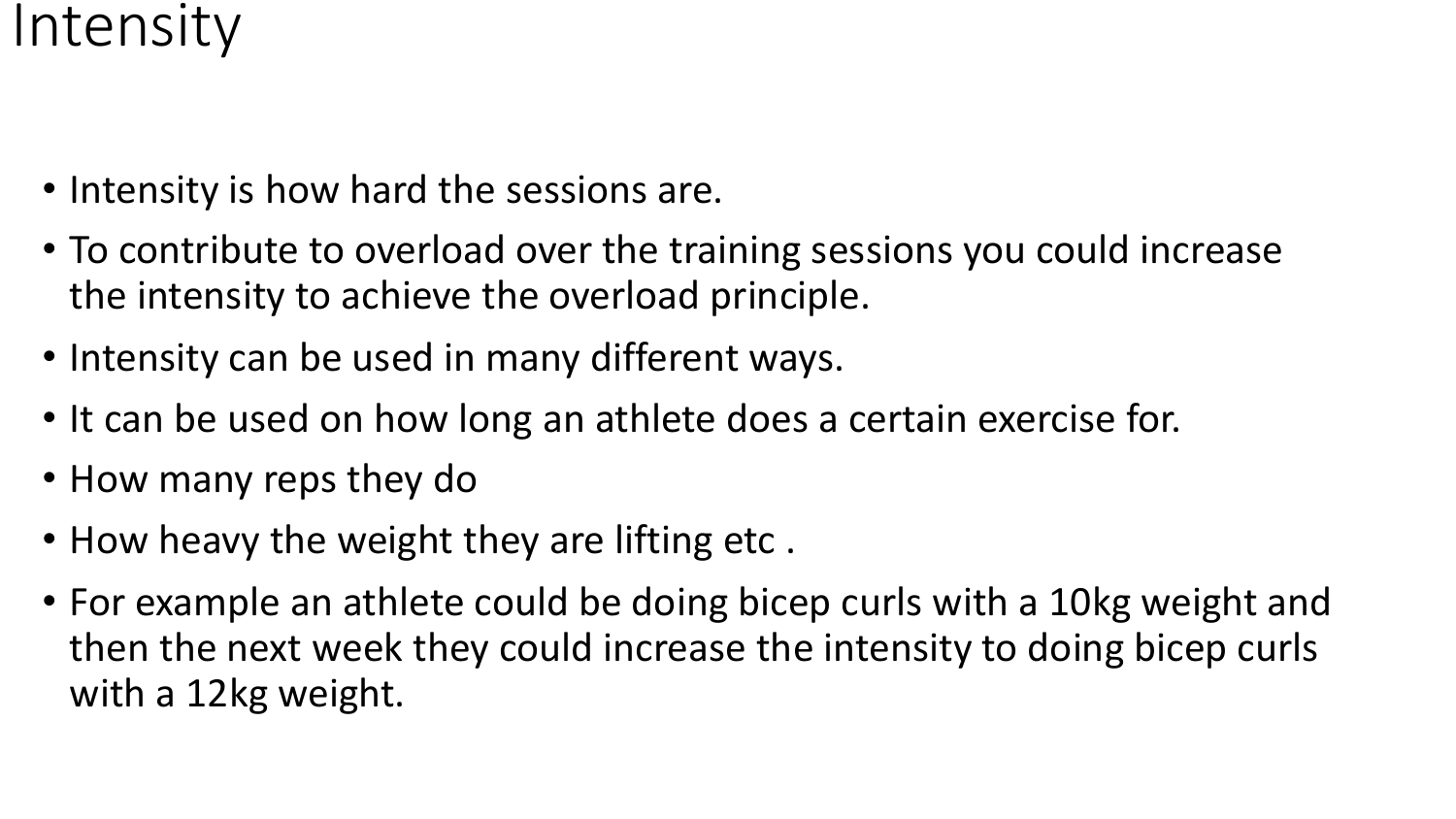# Time

- Time is how long the session, intervals or sets are.
- To contribute to overload over the training sessions you could increase the time to achieve the overload principle,
- You could increase how long you are training for. For example 3 sessions of the week can be 4 hours long. And one session of the week can be doubled to 8 hours long- so you are doing two training sessions in a day. Triple Jumper Nathan Fox does this.
- When looking at how long intervals are we can look at the rest periods. To increase the intensity we can shorten the rest periods so we are working harder and increase the working periods. For example in a training sessions can be 30 seconds work and 30 seconds rest another training session can be 40 seconds work 20 seconds rest .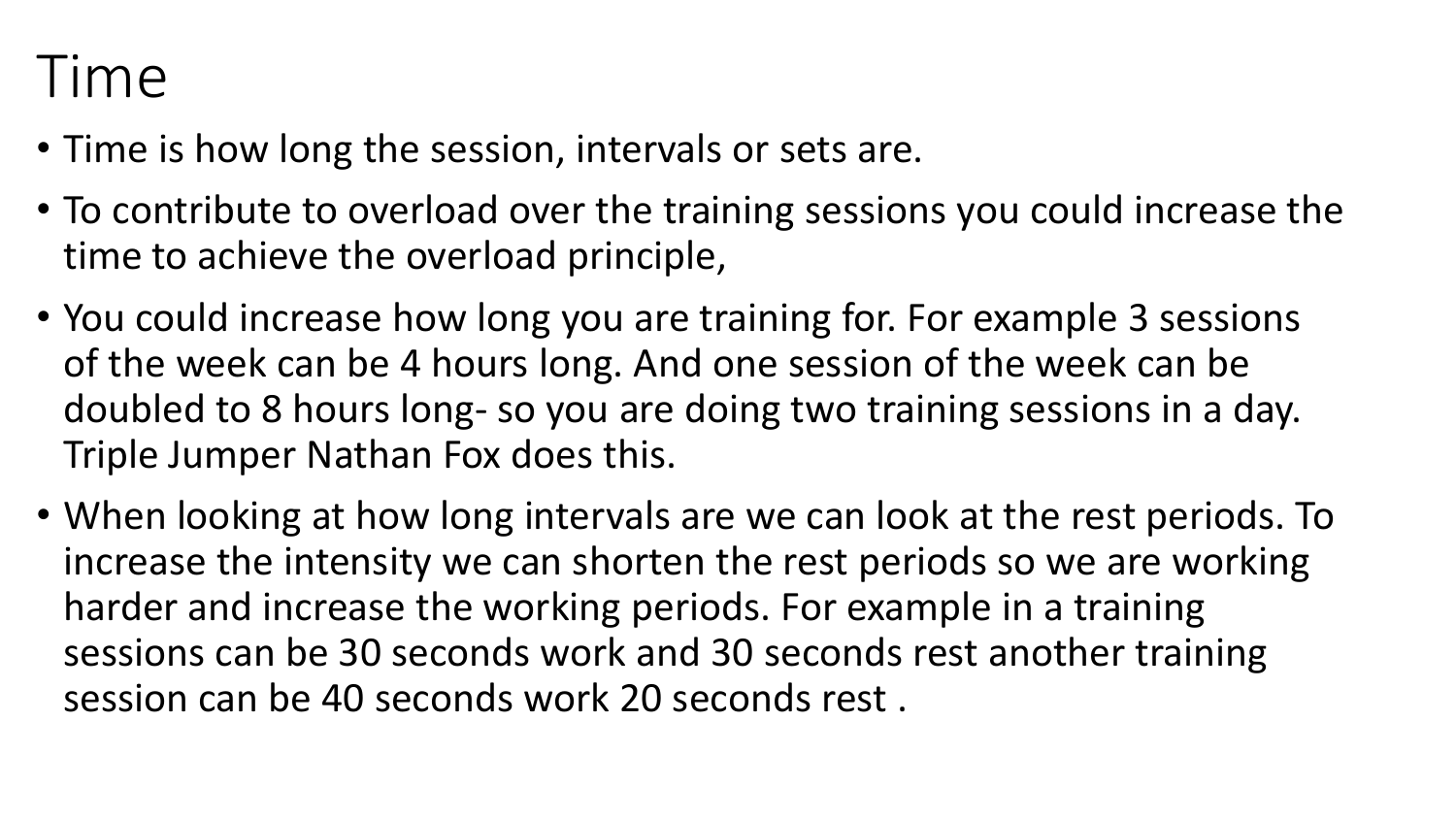# Type

- Type is the method of training that is used.
- To contribute to overload over the training sessions you could use type to achieve the overload principle
- It is important the athlete does different types of training to make sure they improve all components that they need in their.
- For example a rugby player uses some components such as agility and strength this means that they would do training methods to suit these components and other training methods to help their fitness and other components.
- For Agility the rugby player would use Fartlek training and for strength they would use weight training.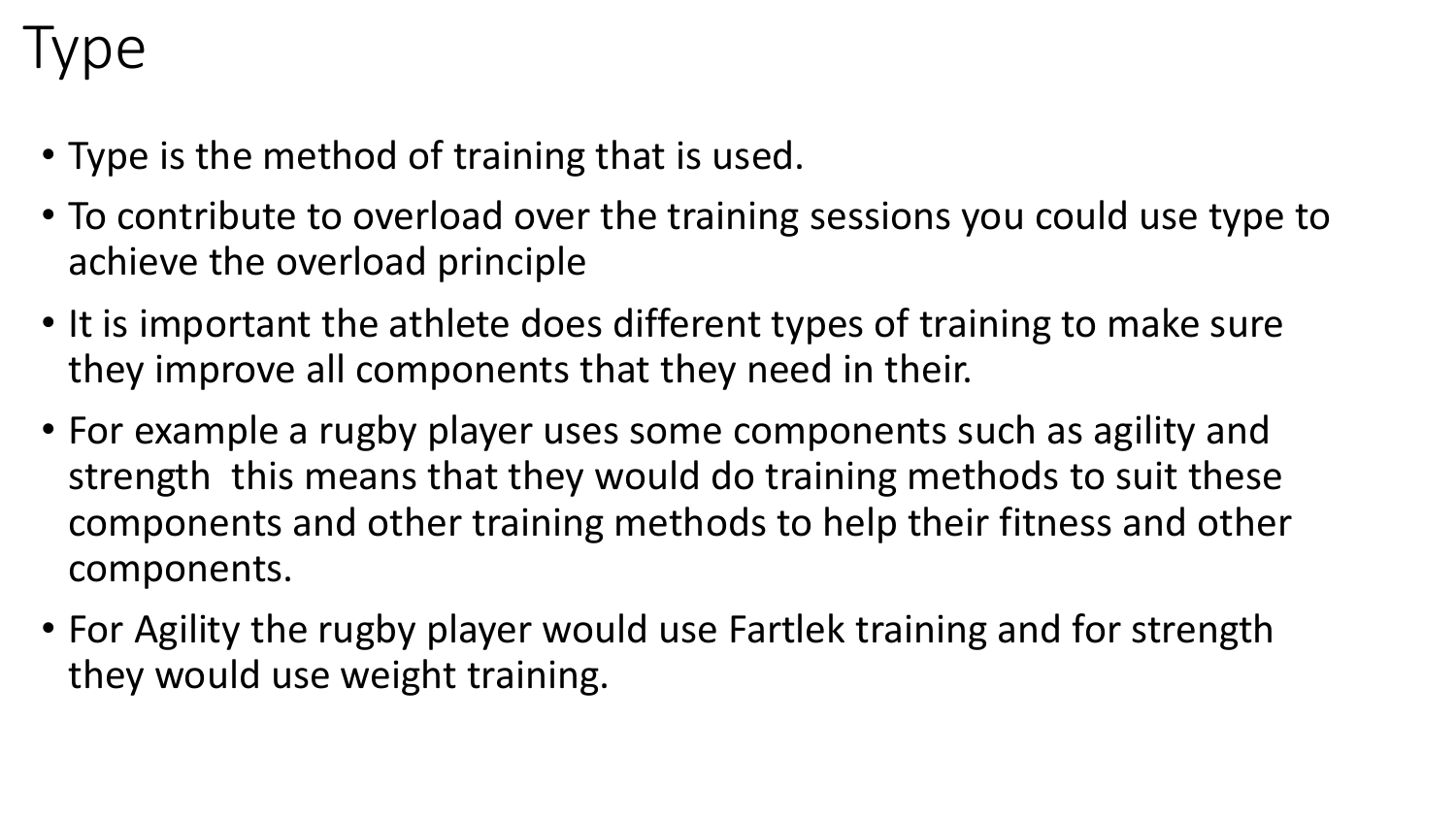- Each individual component of the FIIT principle can be increased to maximise training, however it is common to increase only one or two at a time to prevent an athlete from burning out and risking injury.
- If an athlete gets injured during the training session it could lead to reversibility as they can not train. Their results may reverse and their fitness levels will decrease.
- Therefore it is important that this is carried out gradually.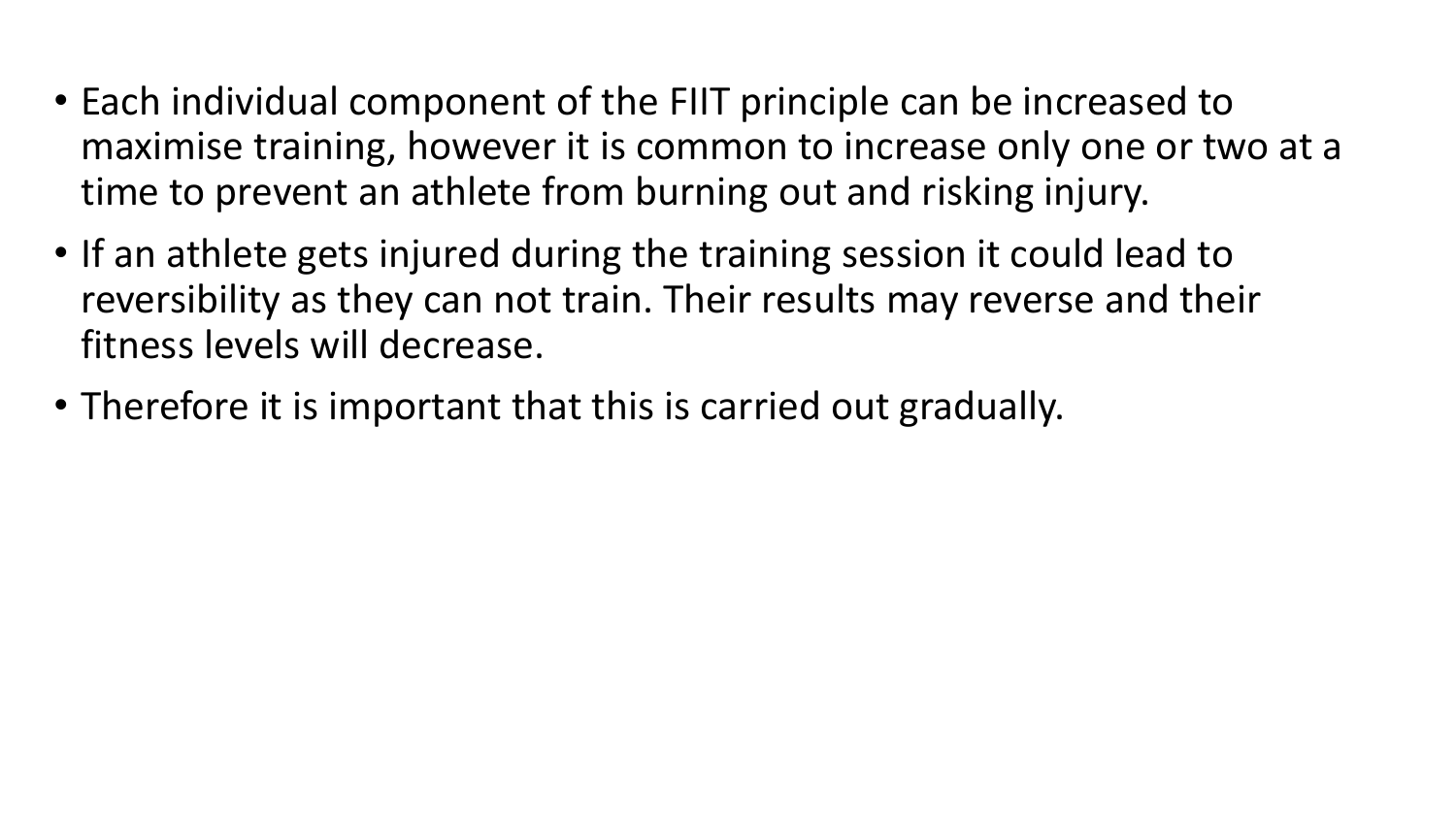### Example

- For an elite 17 year old endurance performer the general guidelines are……
- Frequency: four or five days a week
- Intensity: 60-80 percent of maximum heart rate
- Time (distance): 3-9 miles a day / 15-25 miles a week.
- Type : continuous training, circuit training and hill running.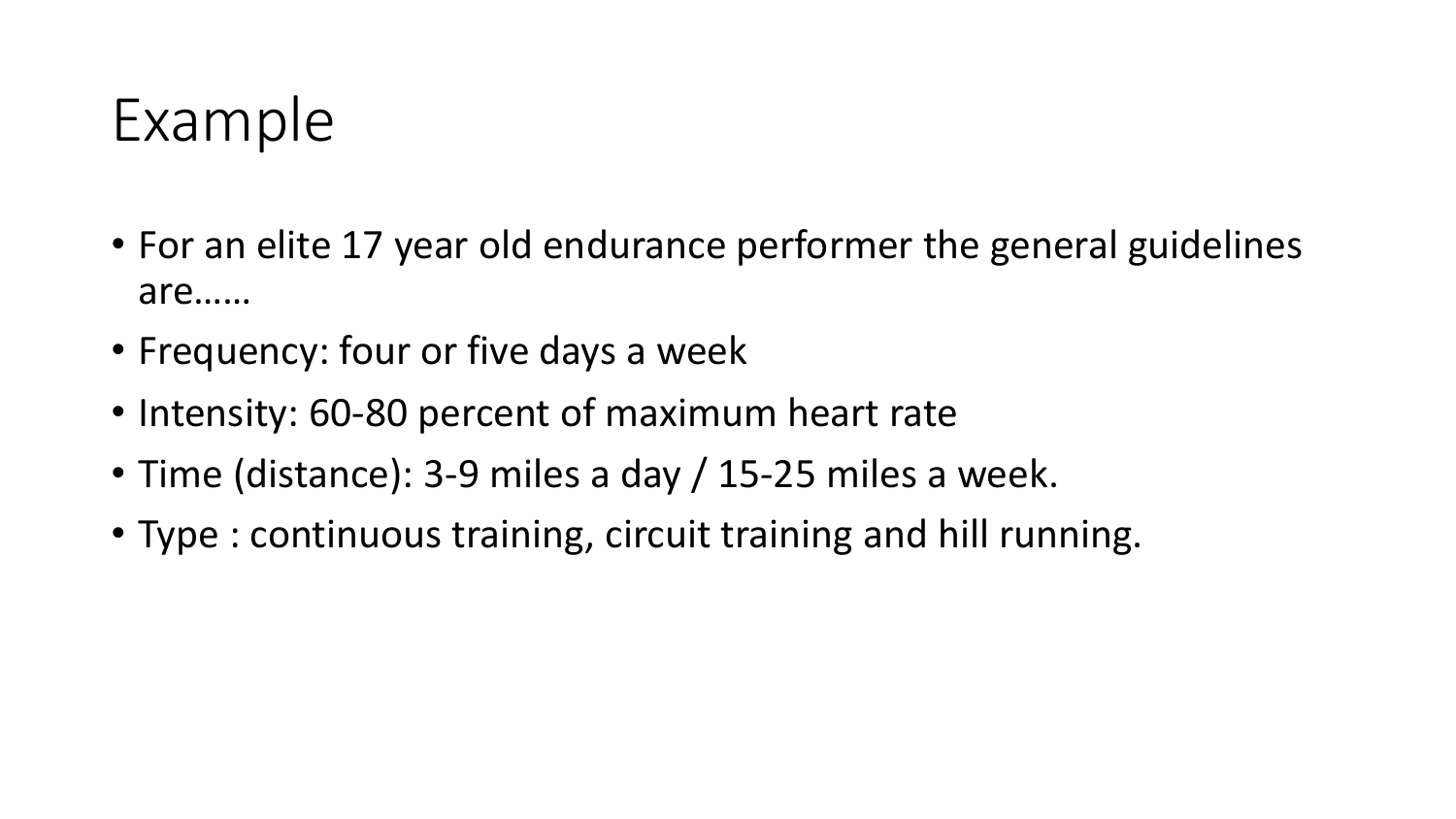### Example

#### **FITT Principle Chart-** Describes how to apply the principles of overload and progression Section 3

|                         | Frequency                      | Intensity             | Time                       | Type      |
|-------------------------|--------------------------------|-----------------------|----------------------------|-----------|
| Warm up                 | Before work-<br>out            | 50%Max.<br>heart rate | 5-15 min.                  | aerobic   |
| Flexibility             | Daily                          | Slight tension        | 20 seconds<br>each stretch |           |
| Cardio<br>Respiratory   | 3 times a<br>week<br>(minimum) | 60-85%MHR             | 20 minutes                 | aerobic   |
| Muscular<br>Endurance   | 2 Times a<br>week              | Fatigue<br>muscle     | 2sets<br>12Reps            | Anaerobic |
| Or Muscular<br>Strength | 4 times week                   | Fatigue<br>muscle     | 4 sets<br>10 Reps          | Anaerobic |
| Cool Down               | After work<br>out              | 50%Max.<br>heart rate | 10-15 min.                 | aerobic   |

This is a basic training programme of FIIT. The athlete has stated how often they are going to do the training, the intensity how long they are going to do it for and the type. A good way here to achieve overload is to increase the sets and repetitions the athlete does and the intensity. It is important the athlete only focuses on 2 in order to prevent injury and reversibility.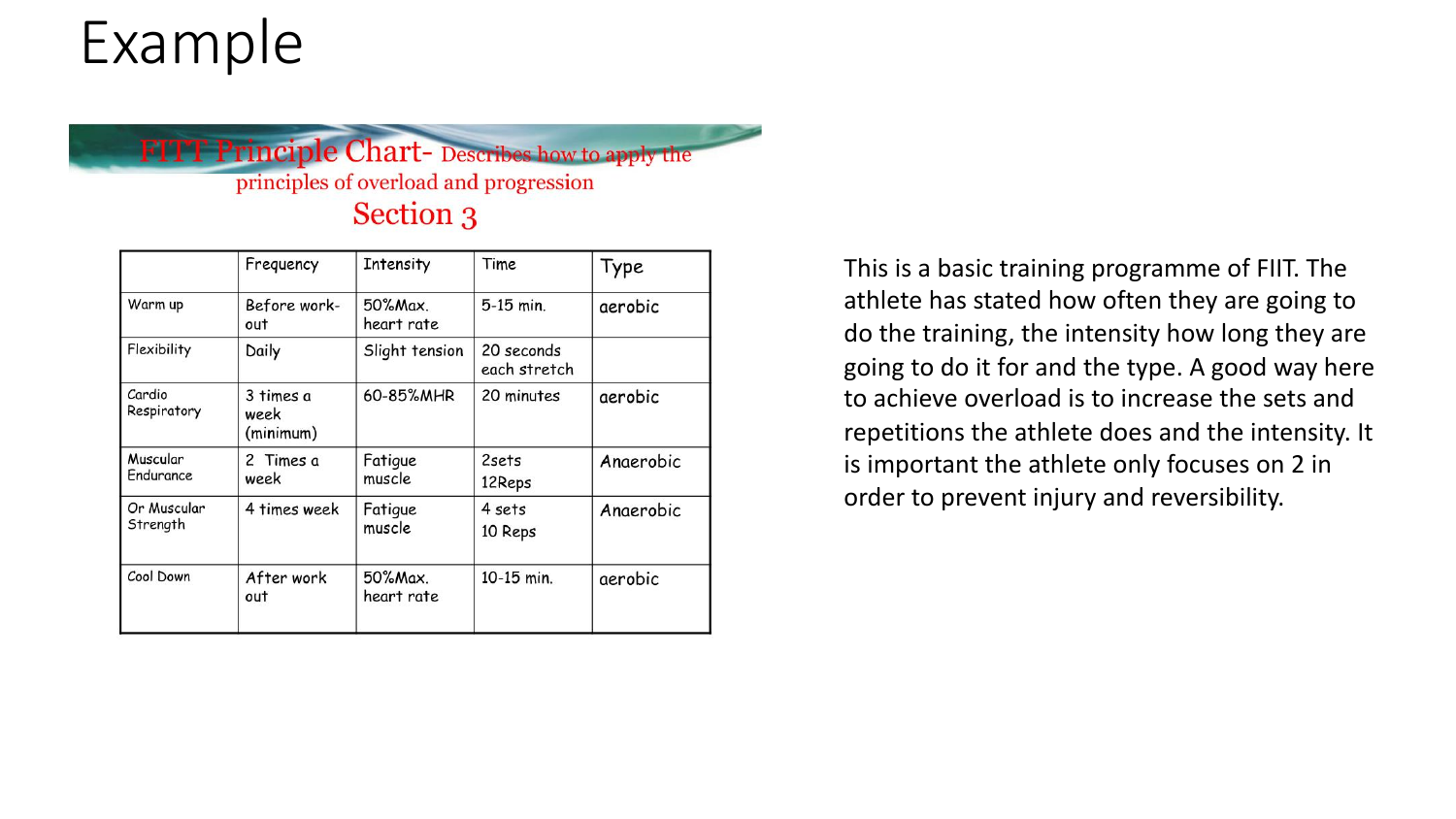### Interval training- speed

| Number of work periods<br>Number of rest periods | IО             | 12  | ί4  |
|--------------------------------------------------|----------------|-----|-----|
|                                                  |                |     |     |
|                                                  | $\overline{6}$ | 12  | 41  |
| How long does each<br>work period last?          | $30$ seconds   | కెం | 30  |
| How long is each rest<br>period?                 | 30             | 30  | 30  |
| Intensity of training                            | $80\%$         | 80% | 852 |

So this is a basic workout plan for speed training in week 1 the athlete does 10 work periods which last 30 seconds. These work periods will be exercises that help improve the component of fitness speed. The athlete will have 10 rest periods which will also last 30 seconds. The intensity of training will be 80%. In week 2 the athlete does 12 work periods which are 30 seconds long and 12 rest periods which are 30 seconds long. The intensity of training will be 80%. In week 3 the athlete will do 14 work periods which are 30 seconds and 14 rest periods that are rest periods. The intensity of training will be 85%.

Here we can see we have used intensity by gradually increasing the intensity to 80%-85%.we have also used intensity by increasing the number of working periods each week. Increased intensity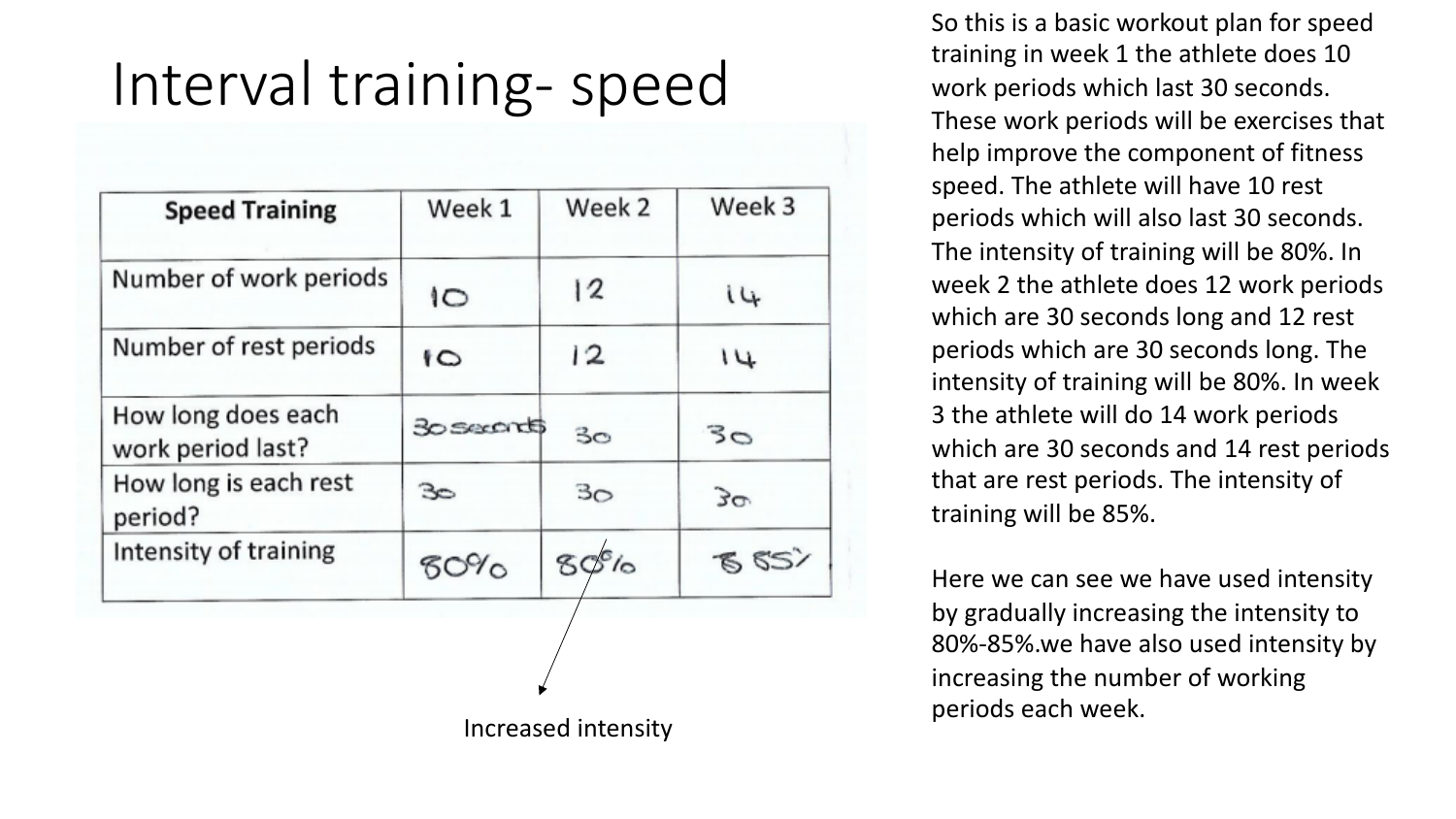# Interval training Endurance

| <b>Endurance Training</b>               | Week 1  | Week 2          | Week 3   |
|-----------------------------------------|---------|-----------------|----------|
| Number of work<br>periods               | 3x3     | 4x4             | UNU      |
| Number of rest periods                  | 2       | З               | ↳        |
| How long does each<br>work period last? | 2 moves | $2$ move        | 2 minues |
| How long is each rest<br>period?        | 30      |                 | SO       |
| Intensity of training                   | 707     | $75^{\prime}$ . | SOV.     |

In week 1 the athlete is doing 3x3 work periods that last for 2 minutes. The athlete has 2 rest periods that are 30 seconds long and the intensity of training is 70%. In week 2 the athlete is doing 4x4 work periods that are 2 minutes long. The athlete has 3 rest periods that are 40 seconds long and the intensity is 75%. In week 3 the athlete is doing 5x5 work periods which last for 2 minutes. The athlete has 4 rest periods that are 50 seconds long. The intensity is 80%. Here you can see we have increased the intensity to 70%-80%. We have increased the number of work

periods by increasing how many sets we do.